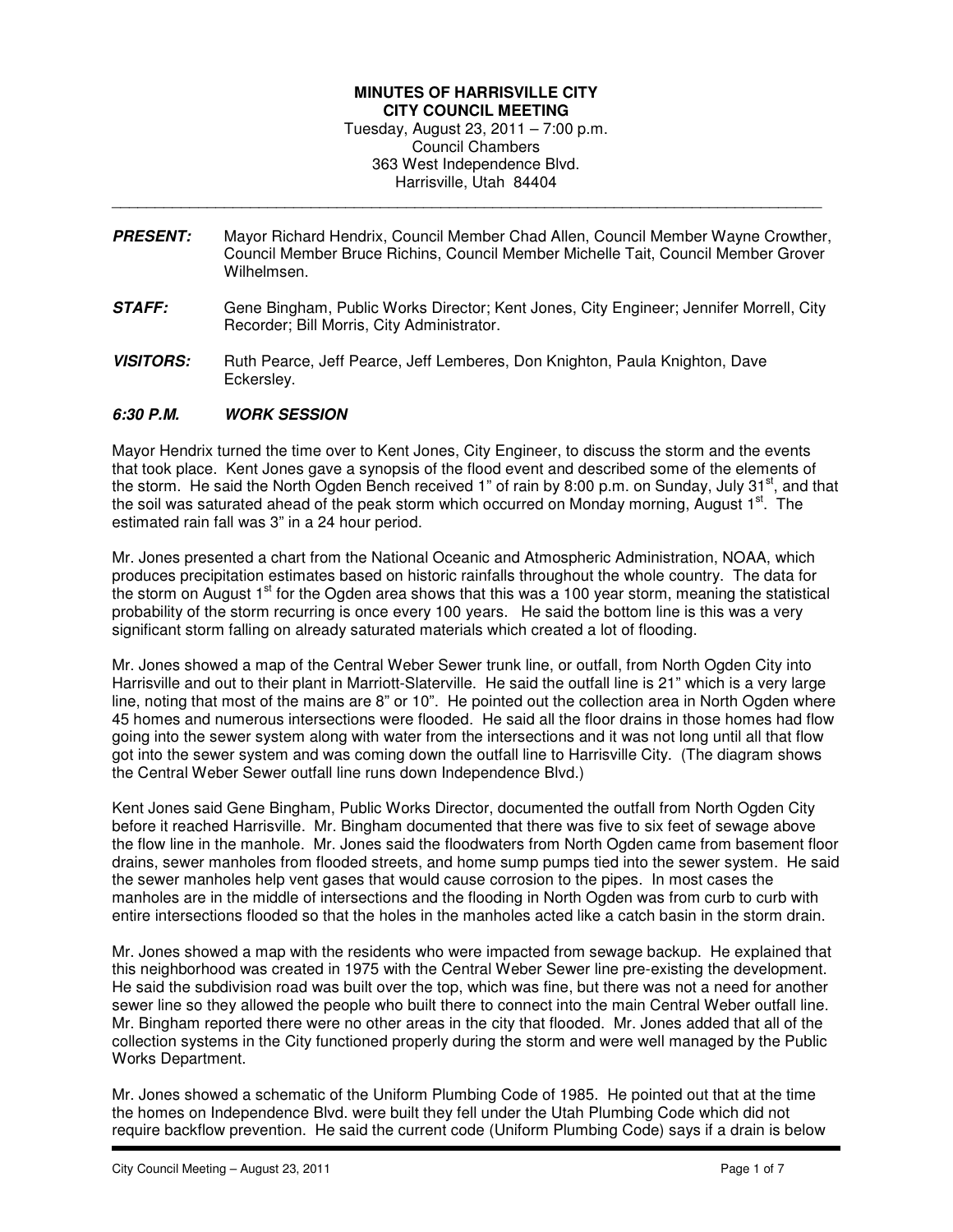the main sewer level there must be a backflow valve. Also, he noted that this would require no bathroom or plumbing in the basement.

Mr. Jones concluded by saying it was clear that the Central Weber trunk line was overloaded from the flood waters in North Ogden. He said Harrisville City is not responsible for the back up as it was not the City's facility that created it. He also emphasized that there is no protection from this happening again and added that the Central Weber Sewer line is sized properly for sewer flow.

Mr. Jones talked about the backflow prevention devices as an option that will help but also noted there can be problems associated with them. He said the present code means there should not be any plumbing fixtures in the basement and reiterated that the homes built on Independence Blvd. were constructed prior to the requirement for backflow valves

There was additional discussion on the backflow valves and how they can be used successfully, with the caveat that they are maintained and checked regularly to prevent backup into the home. Mr. Jones also showed Utah Code Section 63G regarding immunity of governmental agencies from acts of God. He said people assume the risk of danger when they engage in an activity with an assumed risk. Having a home with a basement is an assumed risk with sewer backup or ground water intrusion.

Mayor Hendrix opened up the meeting for discussion and public comments.

Judy Lemmon, 246 W. Independence Blvd, stated she was upset that this has happened a second time. She said it happened in September 1991 with two feet of water in their basement. She said the engineers she spoke with in Weber County said the retention pond was not supposed to be as large as it is and she thinks when it was enlarged that the manhole was covered but never checked.

She said the manhole covers were blown off in 2003 when someone on Washington Blvd. put gasoline down the storm drain. She feels that may have caused cracks in the sewer system and also feels the retention pond is too large and is causing problems. Ms. Lemmon reported speaking to Chad Meyerhoffer who said the sewer line should be bigger. She said in a 30 minute time frame the sewer came up into her basement like an explosion and then receded.

Gene Bingham stated that the manhole in the retention basin is visible and has a non-vented lid. He pointed out that after Central Weber Sewer's flow went down, the water in the retention pond was still high, which indicates it did not discharge into the sewer line.

Kent Jones explained that the manhole in the detention basin belongs to Central Weber Sewer. He also reiterated that when the sewer flow went down and there was still water on top of the manhole which shows that storm water from the city was not leaking into the sewer line.

Ms. Lemmon said this incident and the possibility it will happen again has lowered her property value.

Diana Anderson, Independence Blvd., said her house sits lower than any others on the street. She said the first flood they had cracked her basement floors and made a gap between the foundation and the floor. She said her basement floods anytime her neighbors get water on their property and this last flooding incident has caused her basement to be moldy. She explained that she has two sump pumps, one in the back of her yard that drains into the park and another in her basement and neither one was able to take care of the water that came up. She also commented on the incident in 2003 when gasoline was poured into the storm drain causing her basement to catch fire.

Dave Ferguson, lives on Hwy 89, said he was discouraged by the government immunity act. He decided to look at what other cities do. He explained that Tooele City has a no-fault fund set up for \$10,000 per home owner to help with the costs of damages in this type of situation. He said there are other cities with similar policies where residents fill out a simple form to show the damage and a fund is there to help compensate them. He asked if the City could do something similar.

Mayor Hendrix noted there is a sidewalk fund for sidewalk repair and asked Mr. Ferguson for more details on how Tooele set up their fund.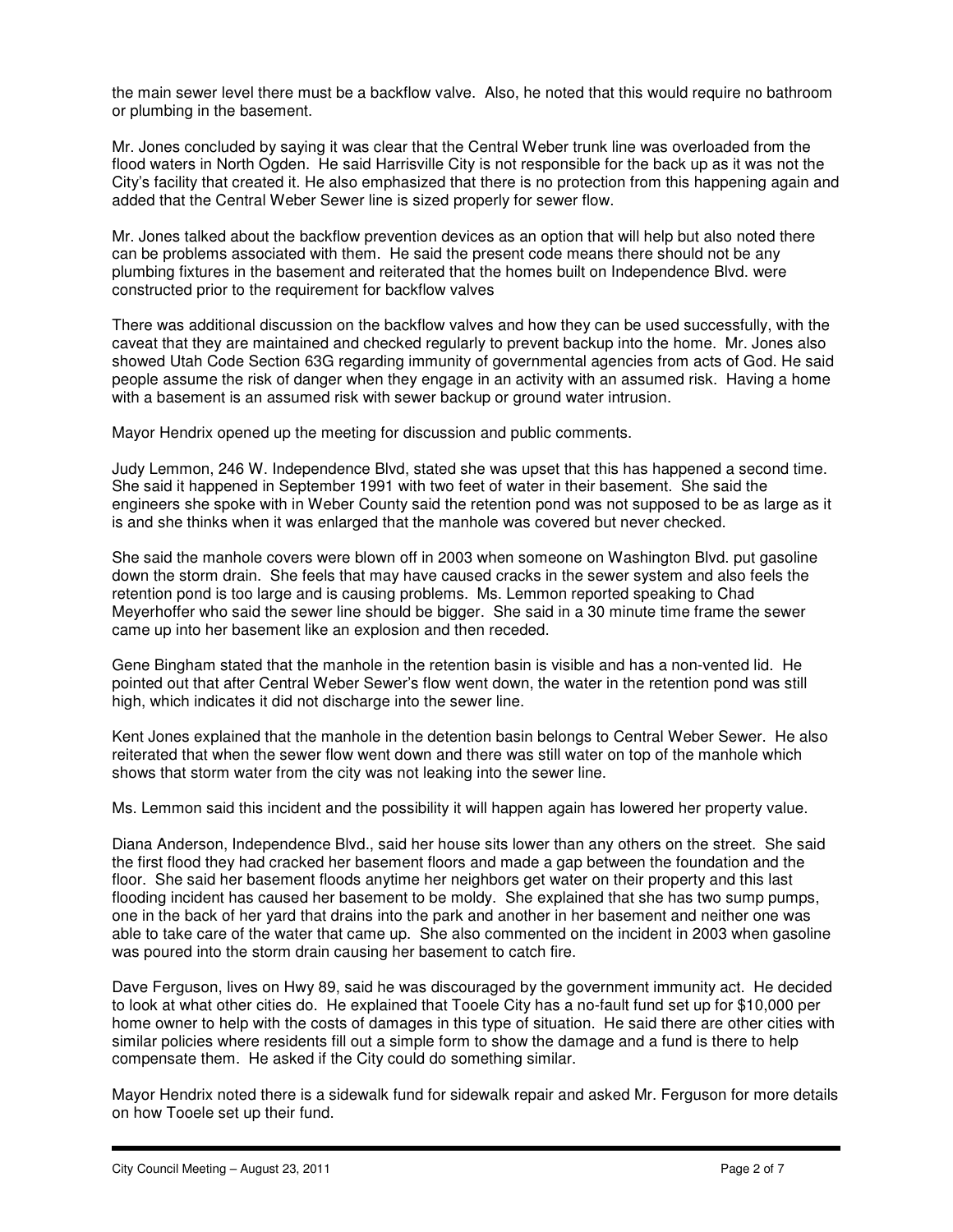Gary Robinson, 234 W. Independence Blvd., noted that North Ogden has their manholes in low points at intersections. He asked if the City or Central Weber Sewer could make them raise their manholes. Kent Jones pointed out that the whole intersection was flooded curb to curb and said the manholes are not at a low point but actually are located at the high point.

Mr. Robinson asked if there is some type of electronic system that could shut things down when an event like this occurs again. He discussed his concern with continued building in North Ogden and the impact that has on the sewer system. Kent Jones said those new homes are tied into a different outfall and did not contribute to the problem. Mr. Robinson thinks pressure should be put on North Ogden to change their system so that it protects our city and pointed out that Harrisville has put in drains to help the cities downstream. Mr. Robinson does not think North Ogden is concerned about helping surrounding cities.

Kent Jones said he disagreed with that statement and said North Ogden has jointly funded two major retention basins and they have done all they can to control water including construction of detention basins. Mr. Jones also stressed that the storm system is not the problem here; the problem was with the sewer system and the cities did not have any problem with the storm drain system.

Mr. Bingham emphasized that all these problems happened on the Central Weber Sewer line not on the Harrisville City line. He suggested that the citizens who were affected by the storm take their concerns and suggestions to Central Weber Sewer District. He also expressed appreciation to North Ogden, saying they have been good to work with Harrisville and sensitive to our needs in regards to storm water.

Dave Ferguson said Central Weber Sewer District does not want to talk at all. Most of the residents in attendance agreed with his statement and many said they had received a letter stating that the Sewer District was not at fault.

Mayor Hendrix asked if they were contacted by the insurance carrier from Central Weber Sewer. Those present said they had been contacted with a letter saying the Sewer District was not at fault. Mayor Hendrix asked for a copy of the letter and recommended that residents go to the board meeting for the Sewer District and state their case.

Judy Lemmon read the letter she received from Central Weber Sewer and said the government did have prior knowledge of this problem because of the flooding 20 years ago when then Gov. Norm Bangerter took a tour of their street.

Dave Ferguson said the insurance companies want them (residents) to prove negligence. He said he is not a sewer expert and has no way to know if there is a flaw in the design. He asked what can be done to prevent this from happening again.

Kent Jones suggested again that residents consider installing a backflow device. Some of the residents argued that it would not work or that the cost was prohibitive. Someone in the audience asked if this was the only main line that services Harrisville and North Ogden. Gene Bingham said there are sewer lines on 2150 North, Independence Blvd., and one that runs down North Street. Kent Jones talked about why the outfall line is sized the way it is, stating it was designed to be big enough to handle sewage but not to handle an unprecedented storm event.

(Many questions came all at once from residents in the audience with some speaking over each other. Kent Jones tried to address them.) Mr. Jones said the developer made the request to Central Weber Sewer to tie into the mainline. There was no need at that time to construct a separate sewer line and the building code allowed that to happen. He restated that individual backflow devices would prevent this from happening again. Some residents asked why their homes were allowed to be built without a backflow device when their homes were built after the Uniform Building Code in 1985. Mr. Jones said the letter of the law says nothing can be connected in their basement to the sewer, not even a floor drain, but often builders felt what they had was close enough. He stressed again the need to install a backflow prevention device.

Mr. Jones and Ken Martin, Building Official, discussed some new types of backflow devices and how they are installed, maintained, etc… and also discussed the requirements from the Uniform Building Code. Kent Jones said there is no question this flooding was related to the storm.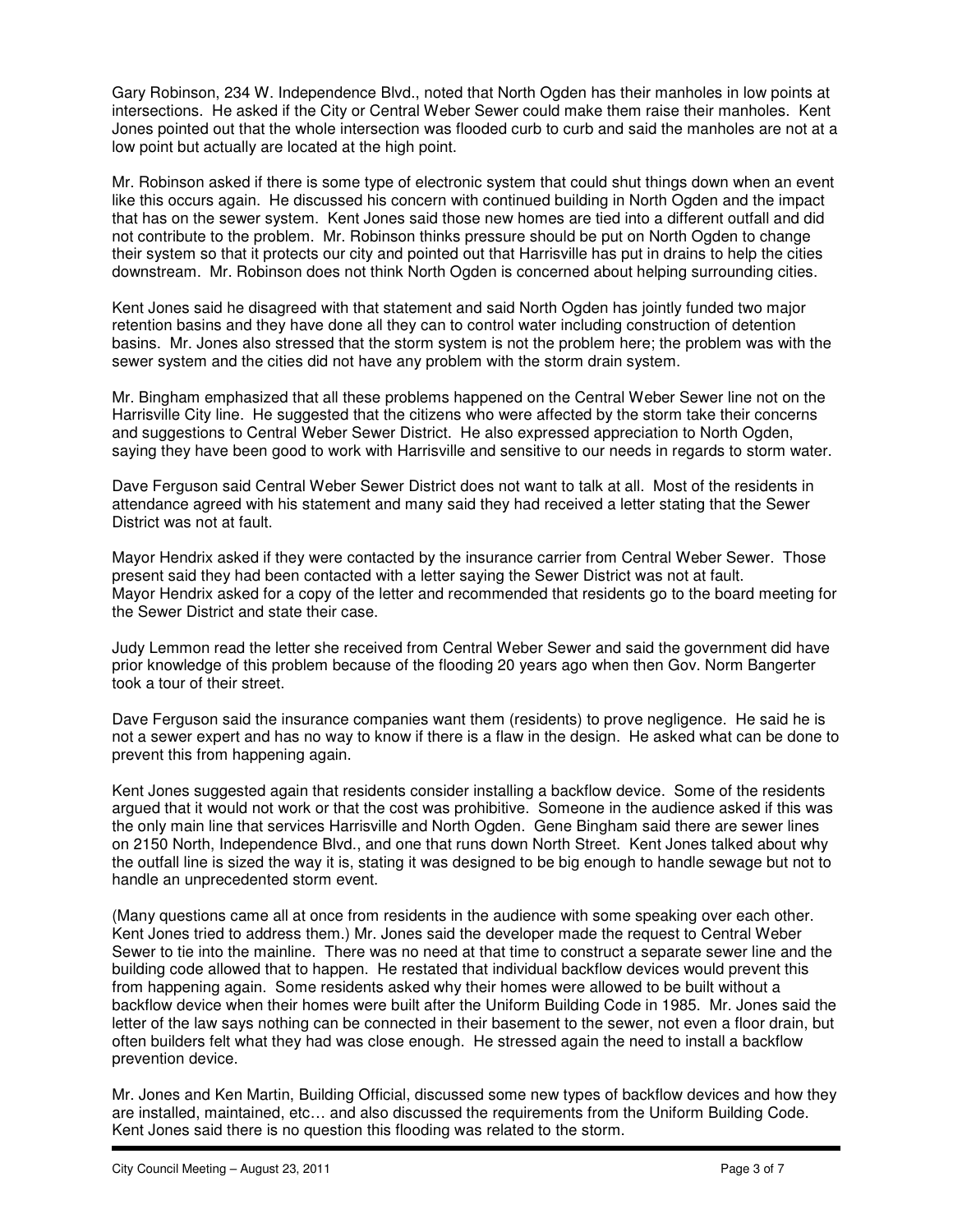Mayor Hendrix said that Central Weber has cleaned out the line and checked for any breaks or damage and has videotaped the line out 600 feet. Mr. Lemmon asked about the possibility of having a septic tank.

Charles Hawes, 239 W. Independence Blvd., said he is forced by law to tie into the system and pay for it. He thinks the recommendation for a backflow device is a patch job and said there was not a problem when they first tied into the main sewer line because of the volume, but there is a problem now. He feels the elected representatives should identify the problem and come up with a workable solution. He said if the problem cannot be solved then they will get a lawyer. He wants someone to tell him how he should fix the problem. He reiterated that the problem did not exist when they first tied into the line but feels the increased volume has created the problem and suggested putting in a new sewer line. He argued that it was the responsibility of the elected officials to protect resident's property values and health.

Lori Barrow, living in Judy Lemmon's basement, asked where the Lewis Peak subdivision in North Ogden will tie into. Kent Jones said it will tie into this same line. Dave Ferguson commented that increased development does add pavement and buildings which takes away from natural ways for the water to discharge. He added that during the winter he shovels snow in front of his house, which has been packed down over the drains by the snowplows, in an attempt to prevent flooding.

Judy Lemmon asked how the City can put pressure on the Sewer District. Mayor Hendrix said they can all show up at the Central Weber Sewer board meeting. Ken Martin said that the Mayor sits on the board to support the citizens but the citizens need to show up to support the Mayor.

Brent Lemmon, 246 W. Independence, explained the Health Department requirements for clean-up from a sewer backup. He said it is different than a storm water backup. He wants the City to run a separate sewer line for the affected residents and take them off the Central Weber line. He also talked about the problem with the berm behind his house and how it has taken away the natural flow of water on his property and noted how he has raised his property to compensate for the berm.

Mayor Hendrix stated that from this point on these issues need to be addressed to Central Weber Sewer District. He urged everyone to attend the next board meeting on September 19<sup>th</sup> at 5:00 p.m. and gave the address and directions to the Central Weber Sewer facility.

# **7:35 P.M. CITY COUNCIL MEETING**

- **1.** Mayor Richard Hendrix called the meeting to order and welcomed all visitors.
- **2.** Council Member Richins led the Pledge of Allegiance and offered the opening ceremony.

# **3. CONSENT ITEMS**

**a. Approve the minutes of July 26, 2011 as presented.** 

**MOTION: Council Member Tait motioned to approve the minutes of July 26, 2011 as presented. Council Member Richins seconded the motion. All Council Members voted aye. Motion passed.** 

### **4. BUSINESS ITEMS**

#### **a. Presentation of Weber County Animal Control Services.**

Lt. Chad Ferrin, director of Weber County Animal Services, acknowledged there has been an increase in the requested fees for animal control and pointed out there are two portions to animal control services. He explained there are the animal services portion and the animal shelter portion and noted he was here to discuss animal services. He said that when the county looked at their budget and evaluated their costs they found they were paying 80% of the cost.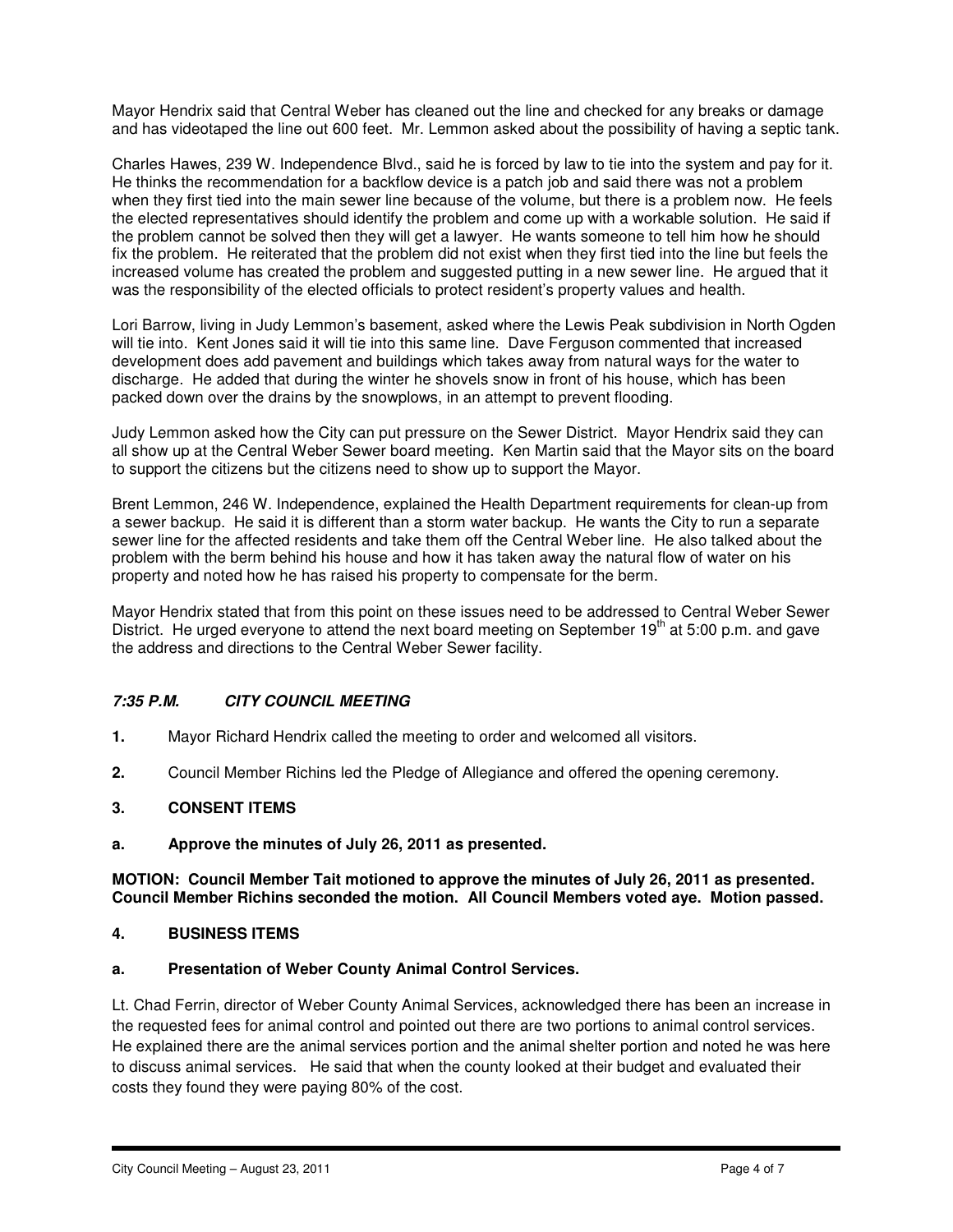They decided to assess new fees by looking at the calls for service and the population of each city and base the fee on usage. He said this includes everyone in Weber County. He said that the new cost for animal services was based on last year's numbers which only include calls that generated a report. He said that will change as next year they will write a report for every call they go on.

Lt. Ferrin went over the statistics for the number and types of calls as well as population numbers.

Chief Max Jackson asked if the formula for the fees took into account the licensing fees generated by our residents that go into the County coffers. Lt Ferrin said the City is credited with the licensing fees and making people compliant will help lower the City's cost. Chief Jackson said the service they get from the county is good and appreciates that they make themselves available after hours.

City Administrator, Bill Morris, mentioned that comments were made at the last City Council meeting about the Police Department taking over animal control. Chief Jackson said they could not provide the service given by the county for less. He reminded the Council that the cost to provide animal services included wages, a vehicle, temporary shelter, training, liability, etc…

Mr. Morris asked if there would be any benefit to joining with Pleasant View or North Ogden vs. contracting with the county. Chief Jackson said those cities would not take on our load and it would cost the City more money over the long run. He feels the contract with the county is the best solution.

Council Member Allen pointed out that it is not only the trucks that are used but often they respond with horse trailers and deal with large animals. Council Member Wilhelmsen asked if more manpower will be required to follow up on people who are not licensed. Lt. Ferrin said it will not, and stressed this will be a more proactive use of time rather than just driving around looking for violations.

Chief Jackson said Harrisville pays less than Pleasant View and Lt. Ferrin added that animal services has been a great deal for a long time but now the City needs to share the costs.

Council Member Richins asked why this was being discussed when the City has committed to paying for the bond on the animal shelter. Lt. Ferrin reminded him that the City could still use the shelter and provide for their own animal control services, they are two separate things.

Council Member Wilhelmsen asked if fees are charged to the animal owners. Mr. Morris said there are relinquishment fees charged to animal owners.

# **b. Discussion and/or possible action on request from Golf Crest Village Phase 2 to exempt parking area from bond requirement.**

Mike Schultz, developer for Golf Crest, said he is here to ask that the parking structure be removed from the escrow requirements and be treated as a driveway. He said the purpose of having an escrow is to protect citizens and the City from a developer's bankruptcy or from leaving the project. He said escrow is for infrastructure done prior to building of the homes.

He explained that the parking area cannot be completed until the buildings are built. Mr. Schultz feels the requirement to escrow for the parking puts an unnecessary burden on him. He also reminded the Council that they gave approval for him to use a bond vs. a cash escrow. He said there is only one bond company would give him a bond and it will cost him \$65,000. He feels the City will be protected if final occupancy is not given until the driveway/parking is put in.

Mr. Schultz explained that it does not make sense to bond for something the City will never come in and complete such as the buildings, driveways, and parking areas. He said all the public improvements are complete; the main roads and light poles are all in and the storm water detention ponds are landscaped.

Mayor Hendrix clarified that they would still need to put up a bond for the same amount. Mr. Schultz said the only thing left (if the parking area is exempt) are the sidewalks. He said if the driveways are exempt then he can post a cash escrow. Gene Bingham said he would need to verify the number of light poles required and the remaining sidewalk amounts.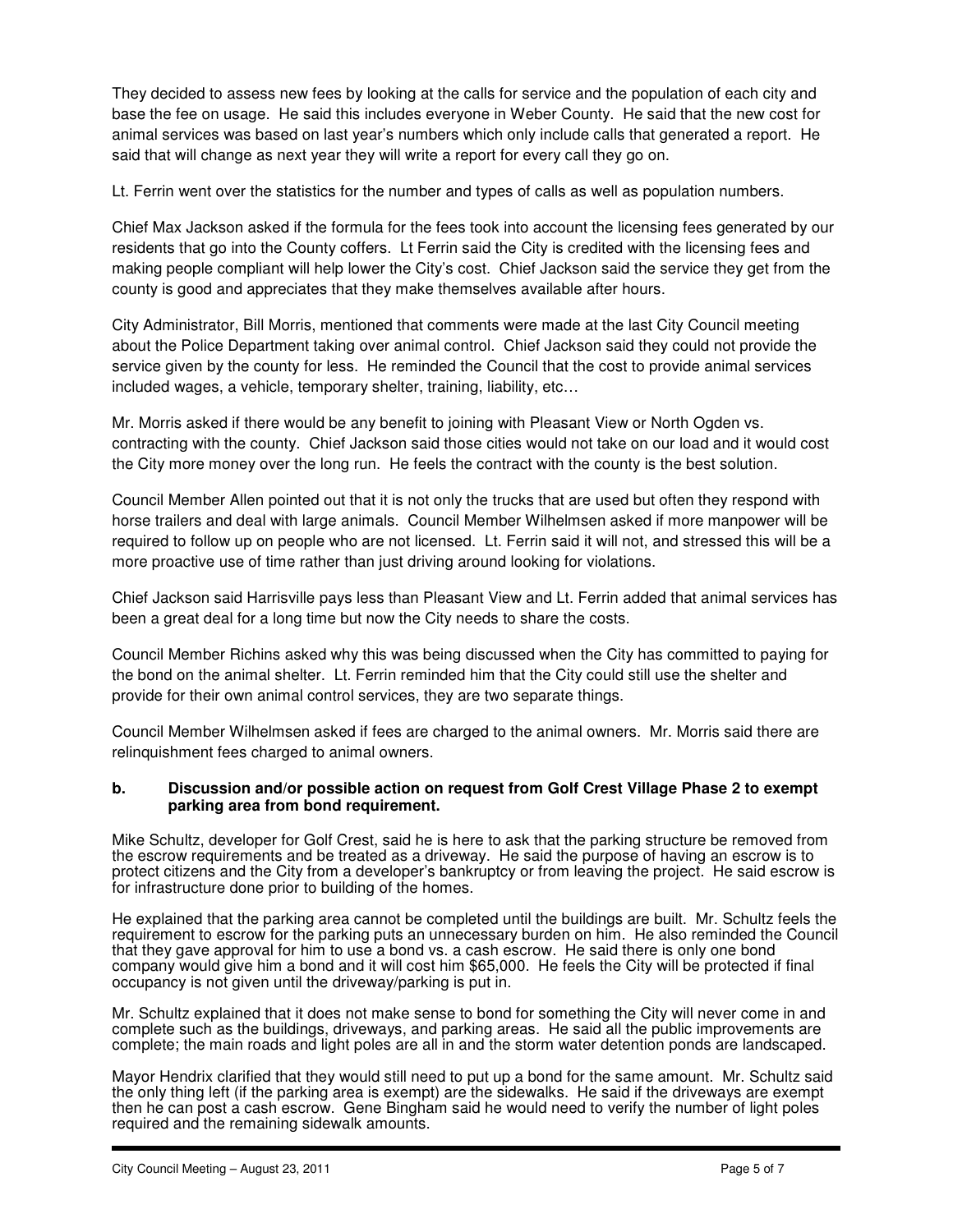In communicating with Ken Martin, Mr. Schultz was told that the driveways would need to be in before receiving final occupancy. Mr. Schultz showed the Council the improvement drawings indicating where the parking structures and driveways would be. He showed them which buildings were completed and which ones are still under construction and noted that they cannot put in the parking unless the foundation is in, at a minimum, and ideally not until all the heavy equipment has been moved out.

In response to a question from Council Member Wilhelmsen, Mr. Schultz clarified that he is asking for the parking areas to be exempt from the escrow requirements. He explained that the parking is budgeted as part of the building, not the development infrastructure, and is considered a part of the driveway. He said they would be completed after the buildings are completed and would be done before final occupancy is given.

Council Member Tait asked how big of a benefit it would be to Mr. Schultz to be exempt from this. He said it would save them \$240,000 which could help them build another building. He also discussed the extra cost of providing a bond and what improvements would be remaining if the parking area is exempt. He said the grading and paving improvements would need to be eliminated along with the waterway and the roadbase under the curb and gutter. He said all these things are tied to the parking area.

Ken Martin clarified that these are not parking lots because there is no room for parking other than in the driveway areas. He pointed out that the landscaping is also put in after the building is completed.

Bill Morris said we do not care about private facilities and explained why this was included in the SAP when the escrow agreement was created. Gene Bingham explained that this is the way it was drafted in the Developer's Agreement. Mr. Schultz reiterated that these are all things done after the building gets built and pointed out that everything the City could be liable for is done. Also, because it is a private subdivision there really is not anything the City can be liable for.

Council Member Allen asked why there was a division from staff on what should be done. Mr. Morris explained that last year the City Council only gave staff approval to negotiate on the landscaping not on removing the parking area. Council Member Allen asked Mr. Morris if the City was worried about the bond. Mr. Morris said he would rather have a cash escrow, which Mr. Schultz said he could put up if the driveway/parking area is taken out. Mr. Schultz said that technically the sidewalk is not a public improvement either and is something they normally do not complete until the building is finished.

Mr. Schultz said there is only 871 feet of sidewalk that needs to be done vs. the engineer's estimate of 3,102 feet which would decrease the amount they need in escrow for sidewalks.

**MOTION: Council Member Richins motioned to approve the bond/escrow requirement be limited to the remaining public improvements as determined by the City Engineer and Gene Bingham for Golf Crest Village Townhomes PRUD phase 2. Council Member Allen seconded the motion. All Council Members voted aye with Council Member Crowther excused. Motion passed.** 

# **c. Discussion and/or possible action to set the dates for Heritage Days 2012.**

Mayor Hendrix said the dates being considered for Heritage Days 2012 are July  $27<sup>th</sup>$  and  $28<sup>th</sup>$  and August 3<sup>rd</sup> and 4<sup>th</sup>. Council Member Wilhelmsen said it is important to avoid conflicting with the Weber County Fair. He also mentioned that Roy City Days are usually on the same weekend as Heritage Days but was a different weekend this year. Mayor Hendrix said the Weber County Fair is usually the  $2^{nd}$  week in August.

Mr. Bingham said July  $27<sup>th</sup>$  and  $28<sup>th</sup>$  make it hard to get the park set up because it is so close to the  $24<sup>th</sup>$  of July when the City is closed. Council Member Wilhelmsen said Sue Russell would like to do other activities throughout the week because next year is the City's 50<sup>th</sup> anniversary. Mayor Hendrix said a work session will be held at the next City Council meeting to discuss Heritage Days.

Council Member Richins suggested waiting until after the work session to set the dates for Heritage Days. Council Member Wilhelmsen said the sooner the date is set the more advertising time we get especially with the car show. He said we need to start moving ahead with this now.